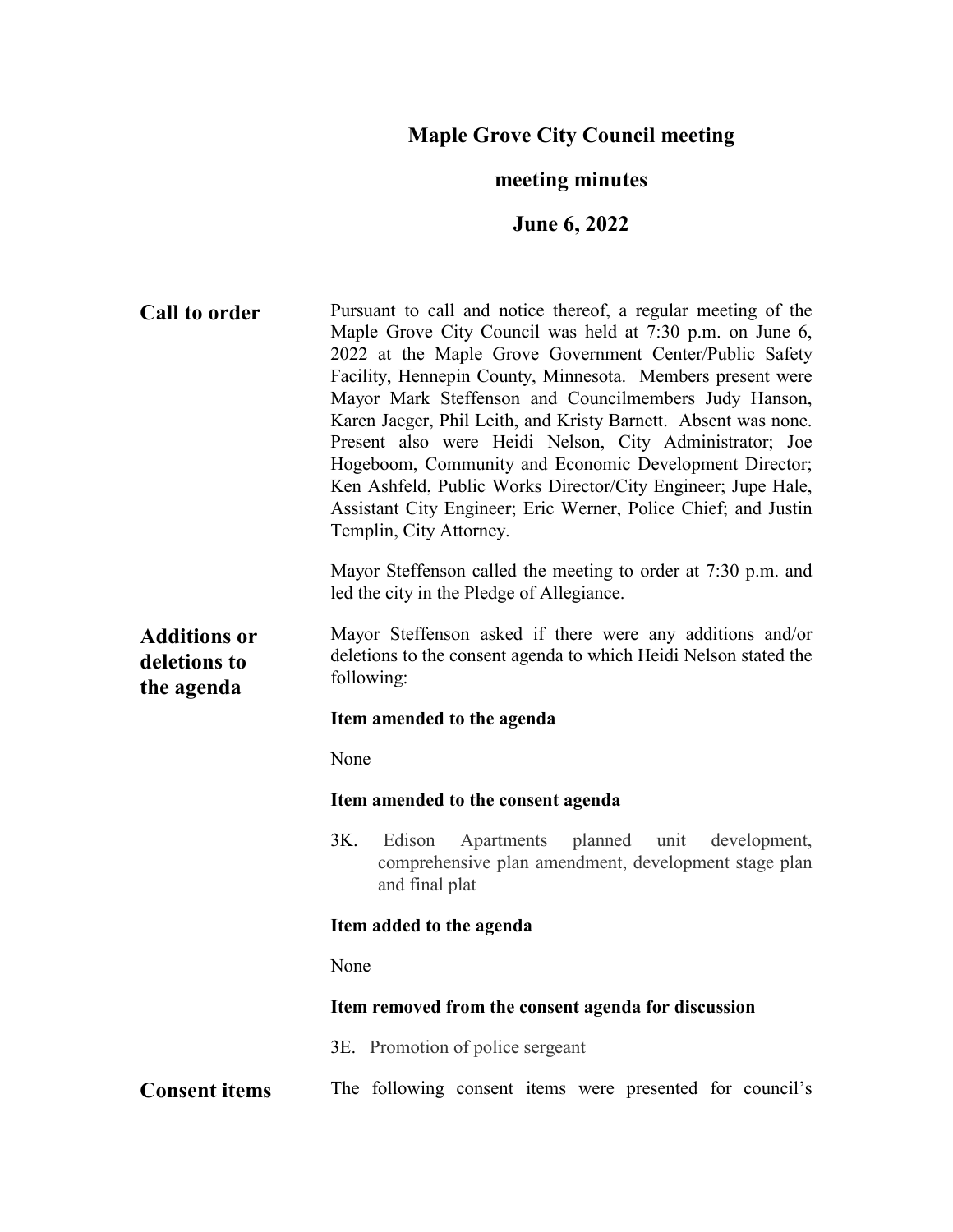approval:

#### **MINUTES**

A. Board of Appeal and Equalization Reconvene Meeting – April 26, 2022

Worksession Meeting – May 16, 2022

Regular Meeting – May 16, 2022

Joint City Council-Park Board Worksession Meeting – May 23, 2022

Worksession Meeting – May 23, 2022

## **HUMAN RESOURCES ITEMS**

B. Appointment of combination plans examiner/building inspector

Motion to approve the appointment of Caleb Hansen to the position of combination plans examiner/building inspector in the Building Department at an annual salary of \$98,165.60 effective June 20, 2022, subject to a twelve-month probationary period. All required screenings and background checks have been successfully completed.

## C. Appointment of police officer

Motion to approve the appointment of Shane Duncan to the position of police officer in the Police Department at an annual salary of \$87,877.92 effective June 21, 2022, subject to a twelve-month probationary period. All required screenings and background checks have been successfully completed.

D. Appointment of police records management technician

Motion to approve the appointment of Krista Rud to the position of police records management technician in the Police Department at an annual salary of \$50,417.12 effective July 5, 2022, subject to a twelve-month probationary period. All required screenings and background checks have been successfully completed.

E. Promotion of police sergeant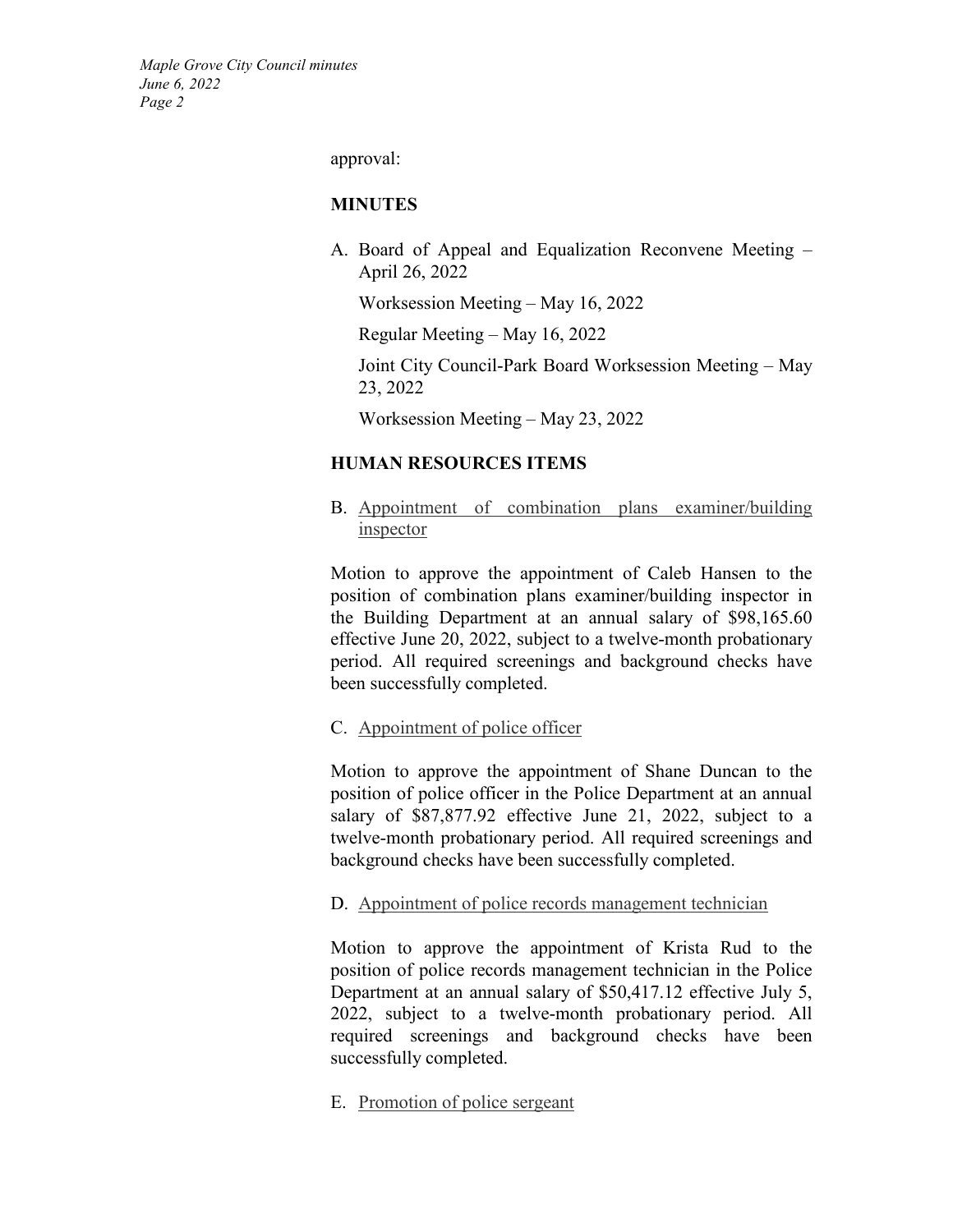This item was removed by Councilmember Leith for discussion.

F. Recruitment approval for senior residential appraiser

Motion to authorize staff to begin the recruitment process for the vacant senior residential appraiser in the Assessing Department due to the retirement of Julie Gustafson effective July 8, 2022.

G. Recruitment approval for part-time office assistant prosecution

Motion to change original request of part-time paralegal position in the Administration Department, to authorize staff to begin the recruitment process for a part-time office assistant for prosecution. Based off the current needs of the prosecution division, an office assistant will be utilized more efficiently, and cost effective due to the administrative tasks required.

H. Approval of policy amendments – temporary covid leave article 41 cell phone policy

Sunsetting portions of temporary COVID-19 policies effective June 7, 2022. Amending, and essentially replacing in full, the telephone policy with a cell phone policy that better reflects current practice.

## **COMMUNITY & ECONOMIC DEVELOPMENT ITEMS**

I. Arbor Lakes Business Park Phase 3 planned unit development stage plan, rezoning and final plat

Motion to adopt Ordinance No. 22-12 approving the rezoning from FF (Freeway Frontage) to PUD (planned unit development).

Motion to adopt Resolution No. 22-103 approving the Arbor Lakes Business Park Phase 3 PUD development stage plan, and final plat subject to:

1. Planned unit development agreement final review and approval of the city attorney and the director of community and economic development.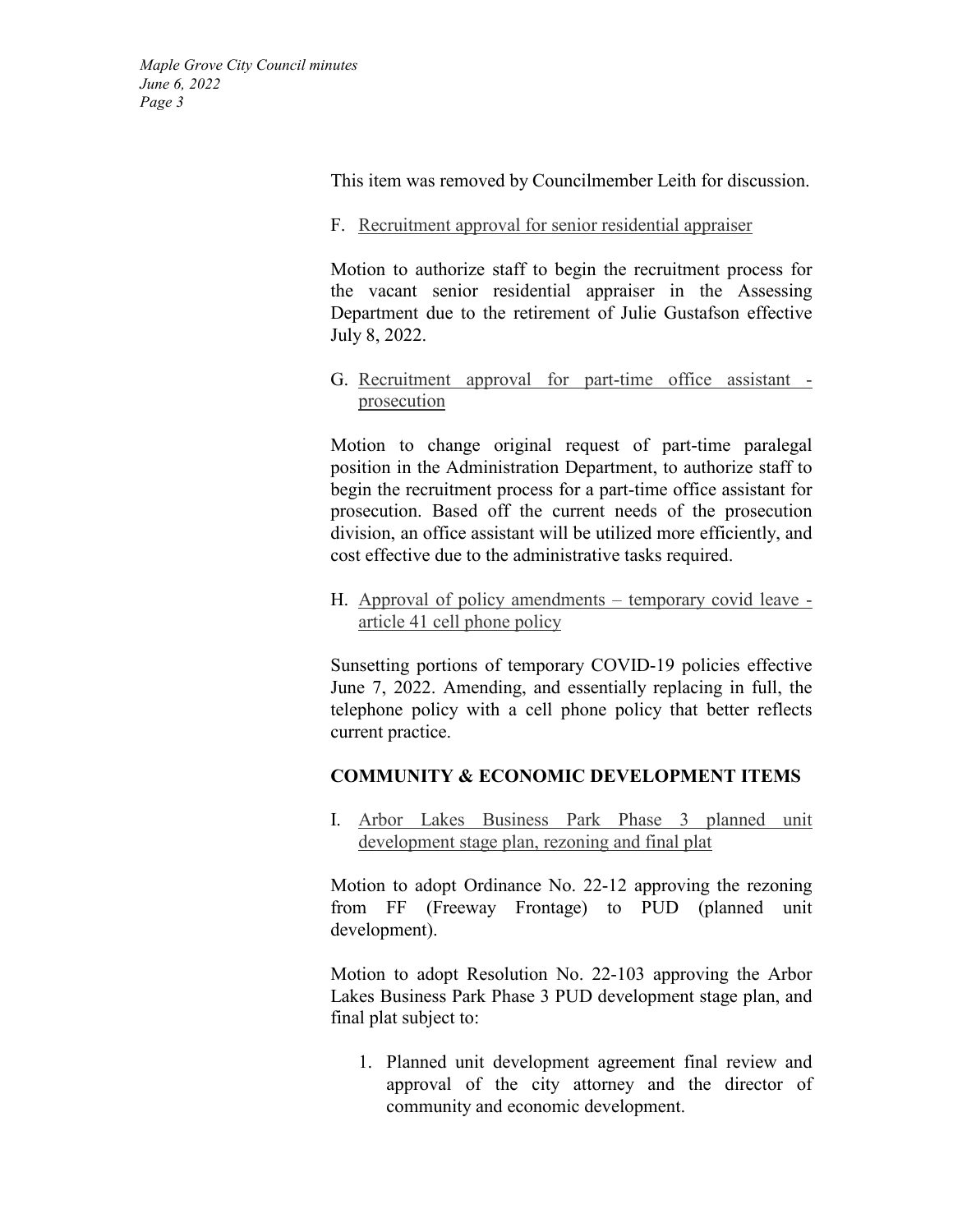J. Edgewater on Cook Lake 2nd Addition final plat

Motion to adopt Resolution No. 22-098 approving the Edgewater on Cook Lake 2nd Addition final plat.

K. Edison Apartments planned unit development, comprehensive plan amendment, development stage plan and final plat

Motion to adopt Resolution No. 22-101 approving the Edison Apartments PUD comprehensive plan amendment, development stage plan and final plat subject to:

- 1. Planned unit development agreement final review and approval of the city attorney and the director of community and economic development.
- L. Evanswood final plat

Motion to adopt Resolution No. 22-097 approving Evanswood final plat.

M. Maple Grove Retail Center planned unit development stage plan

Motion to adopt Resolution No. 22-099 approving the Maple Grove Retail Center PUD development stage plan subject to:

- 1. Planned unit development agreement final review and approval of the city attorney and the director of community and economic development.
- N. Optimal Performance Golf rezoning

Motion to adopt Ordinance No. 22-10 approving the rezoning from I, Industrial to B, Business.

O. Rush Creek Boulevard 610 final plat

Motion to adopt Resolution No. 22-106 approving the Rush Creek Boulevard 610 final plat.

P. Weston Commons 2nd Addition planned unit development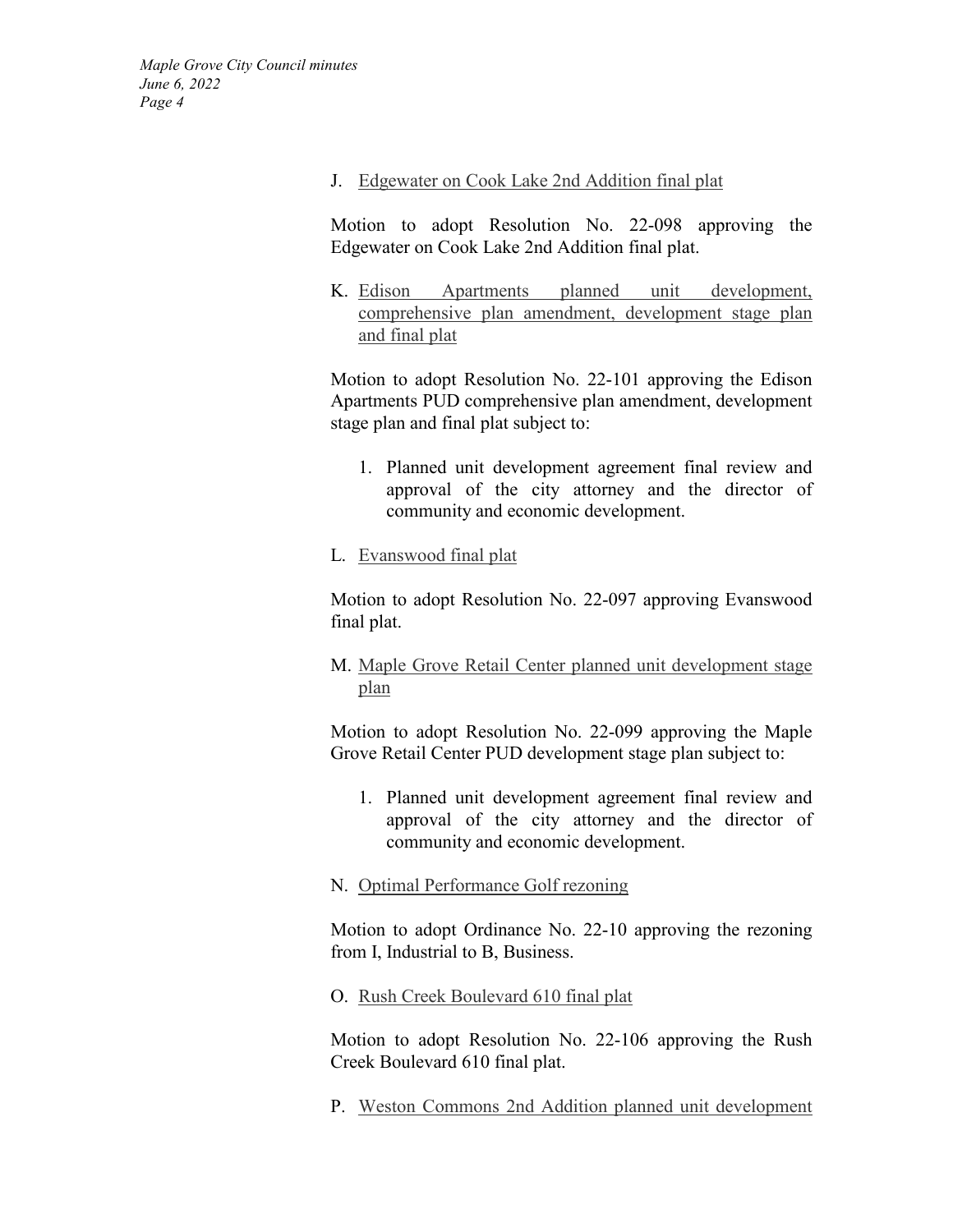> concept stage plan, development stage plan, rezoning, preliminary and final plat

Motion to adopt Ordinance No. 22-11 approving the rezoning from RA, Single-Family Agricultural to R4-PUD.

Motion to adopt Resolution No. 21-100 approving the Weston Commons 2nd Addition PUD concept stage plan, development stage plan, preliminary and final plat subject to:

1. Planned unit development agreement final review and approval of the city attorney and the director of community and economic development.

## **ENGINEERING ITEMS**

Q. 2016-02 Fountains Area Improvement Project - overnight working hours

Motion to approve overnight working hours for the mill and overlay operations at the intersection of Fountains Way and Fountains Drive for the Fountains Area Improvement Project No. 16-02.

R. Amendment to Developer's Agreement for Edgewater on Cook Lake

Motion to approve Amendment to Developer's Agreement for Edgewater on Cook Lake subject to final review by the city attorney and director of public works.

#### S. Avery Park Street and Utility Project No. 2021-06

Motion to approve the final acceptance of the Avery Park Street and Utility Project No. 2021-06 completed by S.R. Weidema, Inc. subject to the warranty provisions of the contract and statutory law.

#### T. Debt retirement of RALF loan

Motion to approve the repayment of RALF loan L-02-2 in the amount of \$3,811,088.00, by lump sum or partial payments, as determined by the director of public works.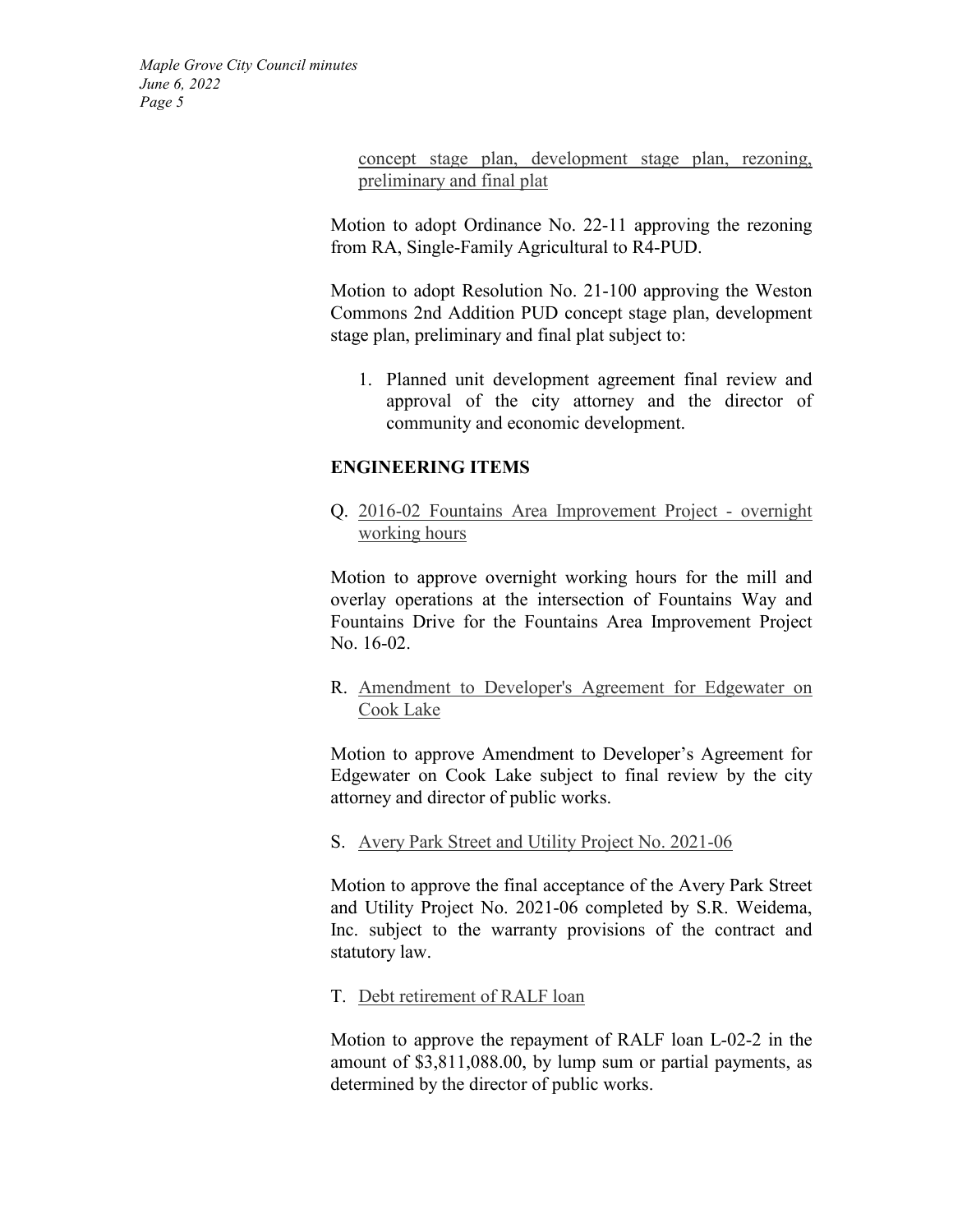> U. Fox Briar Ridge East, Project No. 22-15 - Resolution No. 22-092

> Motion to adopt Resolution No. 22-092 establishing Fox Briar Ridge East Project No. 22-15, ordering feasibility report, receiving and approving feasibility report, receiving surety, and ordering public hearing.

> V. Metropolitan Council Clean Water Fund Grant Agreement - Resolution No. 22-105

> Motion to adopt Resolution No. 22-105 approving the Metropolitan Council Clean Water Fund Grant Agreement.

> W. Northwood Church-Weston Commons Project No. 21-16 - Change Order No. 1

> Motion to approve Change Order No. 1 to the Northwoods Church/Weston Commons Project No. 21- 16 in the amount of 494,025.45.

X. Sureties - June 6, 2022

Motion to approve the surety actions.

## **ADMINISTRATIVE ITEMS**

#### Y. 2022-2023 Liquor license renewals

Motion to approve the renewal of the City of Maple Grove liquor licenses as listed on the council action form for the period July 1, 2022 through June 30, 2023 subject to compliance with all licensing requirements including all pertinent information listed on the council action form and as outlined in Chapter 4 of the Maple Grove Code or including but not limited to all required renewal documents, insurance certifications, including provisions extending the liquor liability to outdoor seating if applicable, fees and compliance statements.

Z. Approve ordinance amending Maple Grove City Code Sections 4-7 to address recent changes to state law

Motion to approve Ordinance No. 22-13 amending Maple Grove City Code Sections 4-7 to address recent changes to state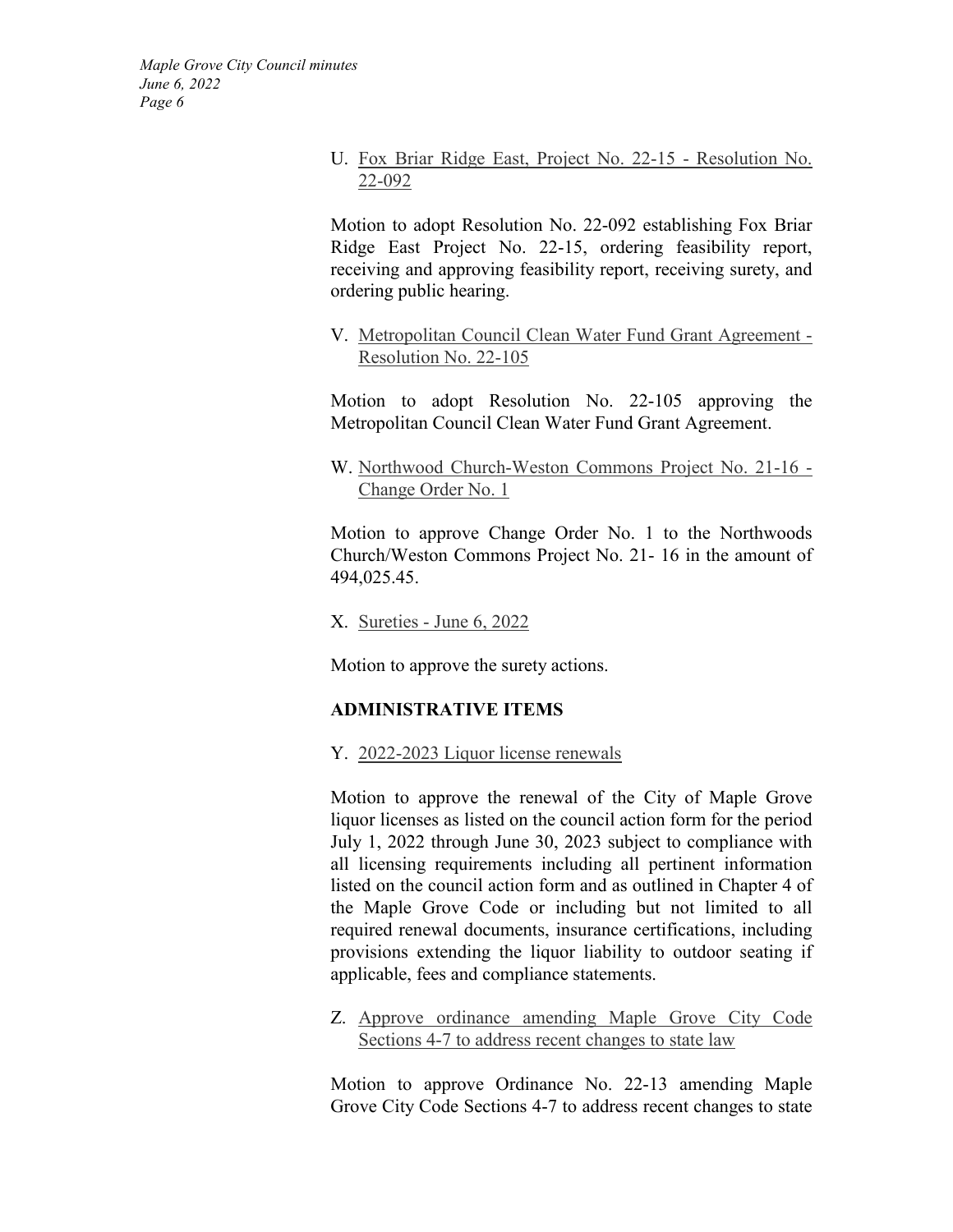law and authorizing the publication of the ordinance summary.

AA. Approval of State of Minnesota General Obligations Bond Proceeds Grant Agreement – Construction Grant for the North Metro Regional Public Safety Training Facility Maple Grove Project

Motion to approve Resolution No. 22-104 authorizing the approval of the State of Minnesota General Obligations Bond Proceeds Grant Agreement – Construction Grant for the North Metro Regional Public Safety Training Facility Maple Grove Project with an effective date of June 20, 2022 and for the mayor and city administrator to execute the agreement.

#### BB. CenterPoint Community Safety Grant - Award

Motion to approve Resolution No. 22-107 accepting the Community Safety Grant in the amount of \$2,300 to be used toward hearing protection for police officers as part of the police department's hearing protection program.

### CC. New refuse hauler license for Suburban Waste MN, LLC

Motion to approve the refuse hauler license, subject to compliance with all licensing requirements as outlined in Chapter 26 of Maple Grove City Code, with said license to expire May 31, 2023.

#### DD. Resolution to accept donation

Motion to approve Resolution No. 22-102 to accept thermal imaging camera donation from Firehouse Subs Public Safety Foundation to the Maple Grove Fire Department.

#### EE. Second Amendment of Joint Powers Agreement for Fernbrook Fields

Motion to approve the Second Amendment to the Joint Powers Agreement with the City of Maple Grove and the Independent School District 279 modifying the ISD 279 use time as previously intended with the First Amendment.

## FF. Approve claims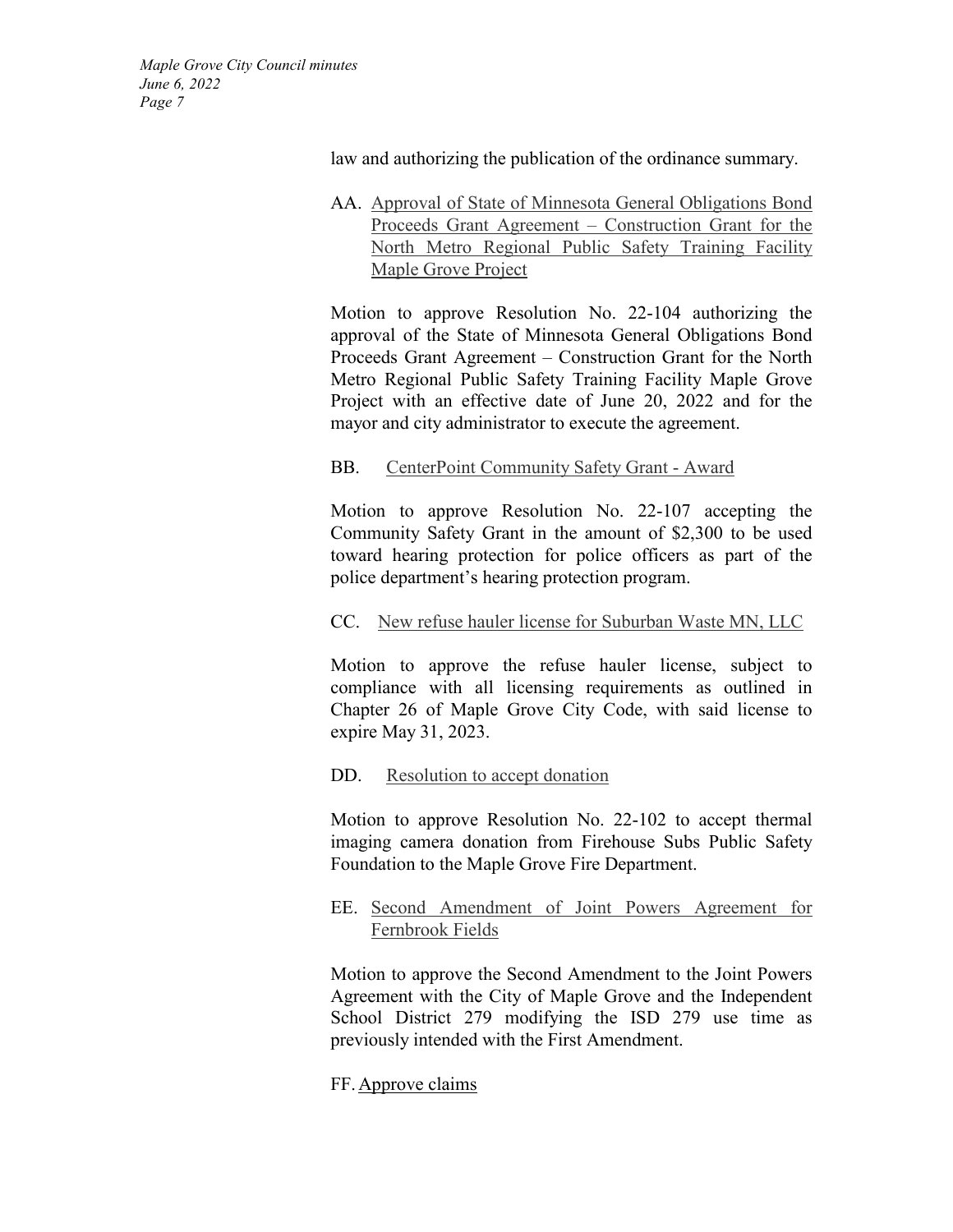Motion to approve claims totaling \$ 4,899,904.57.

|                                                                                       | by Councilmember Jaeger, seconded<br>Motion<br>by<br>Councilmember Barnett, to approve the consent items as<br>amended, removing item 3E (Promotion of police sergeant).<br>Upon call of the motion by Mayor Steffenson, there were<br>five ayes and no nays. Motion carried.                                                                                                                                        |
|---------------------------------------------------------------------------------------|----------------------------------------------------------------------------------------------------------------------------------------------------------------------------------------------------------------------------------------------------------------------------------------------------------------------------------------------------------------------------------------------------------------------|
| <b>Consideration</b><br>of items pulled<br>from the<br>agenda                         | The following items were pulled from the consent agenda.                                                                                                                                                                                                                                                                                                                                                             |
|                                                                                       | Regarding Item 3E (Promotion of police sergeant),<br>Councilmember Leith congratulated Officer Keith Stuart for<br>being promoted to sergeant and thanked him for his 19 years of<br>service to the Maple Grove Police Department.                                                                                                                                                                                   |
|                                                                                       | Councilmember<br><b>Motion</b><br>by<br>Leith,<br>seconded<br>by<br>Councilmember Barnett, to approve the promotion of Keith<br>Stuart to the position of sergeant in the Police Department,<br>with an annual salary of \$112,326.24 effective June 7, 2022,<br>subject to a twelve-month probationary period. Upon call<br>of the motion by Mayor Steffenson, there were five ayes and<br>no nays. Motion carried. |
| <b>Special</b><br><b>business</b>                                                     |                                                                                                                                                                                                                                                                                                                                                                                                                      |
| <b>Open forum</b>                                                                     | There were no open forum issues brought before the Council at<br>this meeting.                                                                                                                                                                                                                                                                                                                                       |
| <b>Police Officer</b><br>oath of office                                               | Police Chief Werner introduced newly hired Police Officer<br>Grant Prom to the City Council.                                                                                                                                                                                                                                                                                                                         |
|                                                                                       | Mayor Steffenson administered the oath of office to Police<br>Officer Prom and he welcomed him to the City of Maple Grove.<br>A round of applause was offered and Officer Prom's badge was<br>pinned on.                                                                                                                                                                                                             |
| <b>Police</b><br><b>Department</b><br><b>Service</b><br><b>Awards</b><br>presentation | Police Chief Werner stated the Maple Grove Police Department<br>awarded Sergeant Brad Holzerland and Officer Zachery Hanson<br>with the departmental Medal of Valor. The Medal of Valor may<br>be awarded to any members of the department for an act of<br>bravery, which demonstrates obvious self-sacrifice in the face of<br>death or serious injury.                                                            |
|                                                                                       | Police Chief Werner explained Officers Tom Stolee, Ryan                                                                                                                                                                                                                                                                                                                                                              |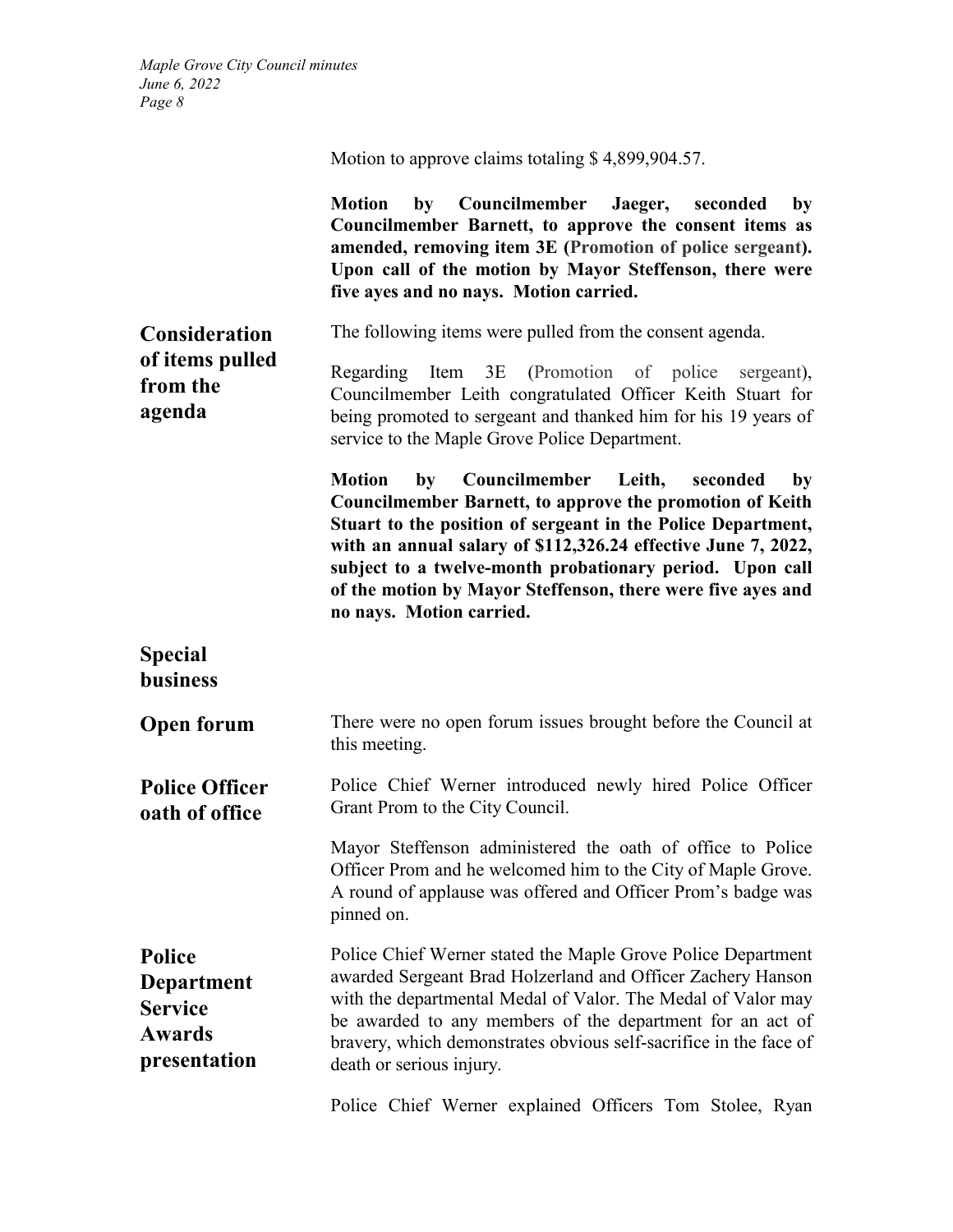> Kane, Jacob Hatzenbeller, Dominick Bouta, and Community Service Officer Cole Rach were awarded with the Maple Grove Police Department Medal of Commendation. The Medal of Commendation may be awarded to a member of the department for an outstanding police act which brings credit to the department and is highly recognized by other officers or citizens. This act is characterized by obvious self-sacrifice while in the face of personal danger.

> Police Chief Werner reported the officers are being presented with these awards as a result of their actions on October 31, 2021 at 3:19 a.m., when Maple Grove officers were called to the 9300 block of Juneau Lane N for a possible house fire. Upon arrival, it was reported that there was an active fire with flames showing and spreading from the garage up to the second story of the house. Officers quickly determined that two of the residents were on the second story and could not get out because of the fire on the first floor. One of the residents had mobility issues and was trapped on a second story deck. Sergeant Brad Holzerland and Officer Zachery Hanson quickly scaled the second story deck to assist the residents that were trapped there. The fire was moving towards their location and there was a great deal of smoke causing respiratory distress for the officers. They stayed focused on keeping the residents calm while everyone worked on a plan to get the two residents down.

> Police Chief Werner stated North Paramedics provided a mega mover tool to Sergeant Holzerland and Officer Hanson. Officer Tom Stolee quickly put his squad to use and pulled-up under the deck, so that Officers Ryan Kane, Jacob Hatzenbeller, Dominick Bouta, and Community Service Officer Cole Rach could stand on the hood to assist with carrying the residents off the deck to get them to safety. Sergeant Holzerland and Officer Hanson lifted the immobile resident over the deck railing to the officers that were standing on the squad's hood below them. These officers no doubt risked their safety to save the lives of the residents of this house and they did so without one moment of hesitation. We are honored to have these officers serving with our agency and community. Police Chief Werner and Mayor Steffenson presented the Medal of Valor and Medal of Commendation awards to the officers. A round of applause and standing ovation was offered by all in attendance.

**Public**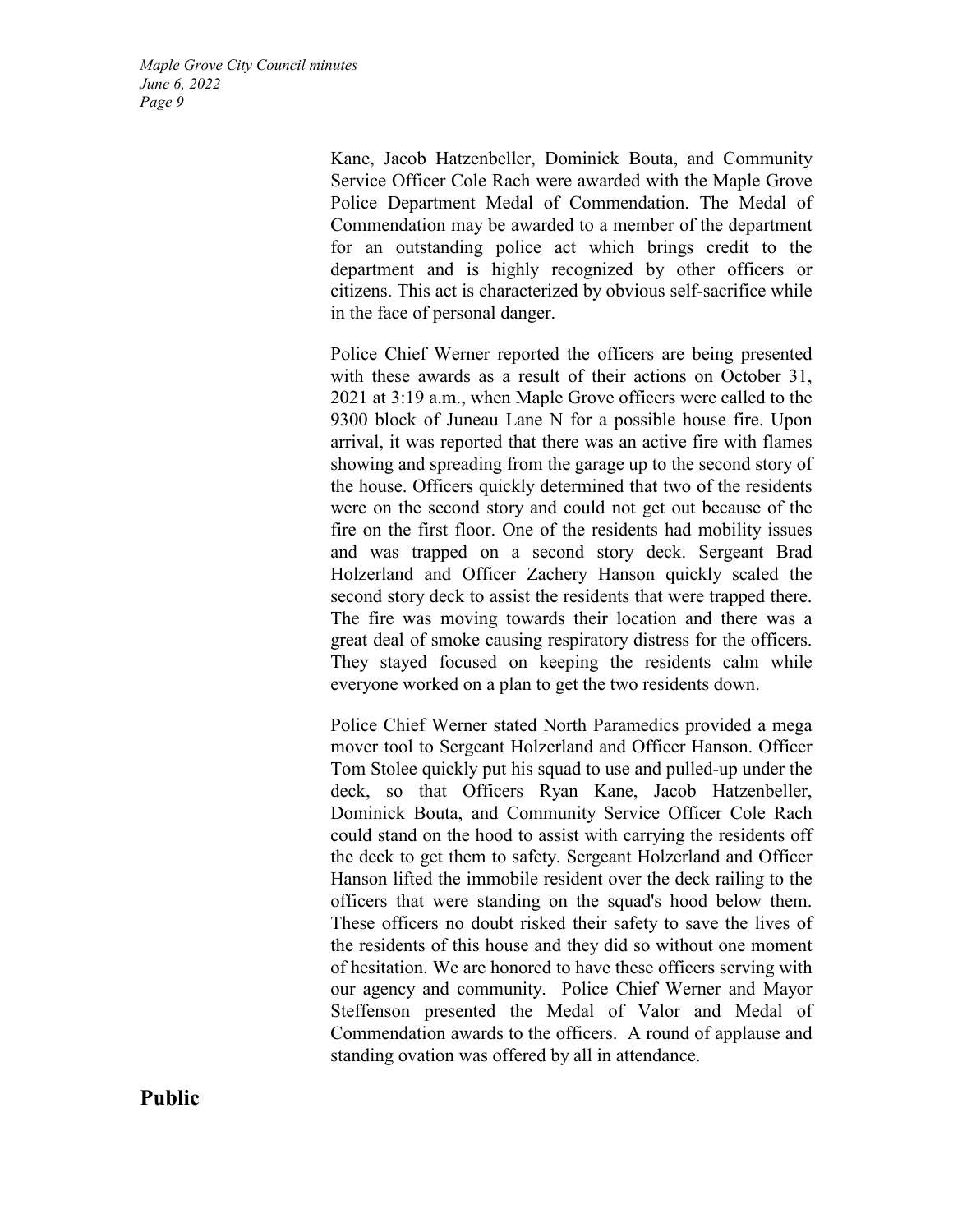## **hearings**

**7:30 p.m. Public hearing Weston Commons 2nd Addition Project No. 22-14 Resolution No. 22-096** Assistant City Engineer Hale stated council previously received the feasibility report for Weston Commons 2nd Addition, Project No. 22-14. The cost of the improvements benefitting this development is estimated to be \$2,490,494. Those costs, together with area trunk assessments of \$734,234 result in a total proposed total assessment of \$3,224,728 or \$39,326 per unit. Staff commented further on the proposed improvements and recommended the council adopt a resolution ordering Weston Commons 2nd Addition Project No. 22-14, ordering plans and specifications pending receipt of surety. **Motion by Councilmember Leith, seconded by Councilmember Hanson, to open the public hearing. Upon call of the motion by Mayor Steffenson, there were five ayes and no nays. Motion carried.** Mayor Steffenson opened the public hearing at 7:49 p.m. and asked if anyone would like to address this issue. No public testimony was offered. **Motion by Councilmember Jaeger, seconded by Councilmember Barnett, to close the public hearing at 7:50 p.m. Upon call of the motion by Mayor Steffenson, there were five ayes and no nays. Motion carried. Motion by Councilmember Leith, seconded by Councilmember Hanson, to adopt Resolution No. 22-096 ordering Weston Commons 2nd Addition, Project No. 22-14, ordering plans and specifications pending receipt of surety. Upon call of the motion by Mayor Steffenson, there were five ayes and no nays. Motion carried. Community and economic development items Interim ordinance establishing a**  Community and Economic Development Director Hogeboom stated during the past several years, the City of Maple Grove has experienced a significant increase in both new construction of residential rental projects as well as in the number of existing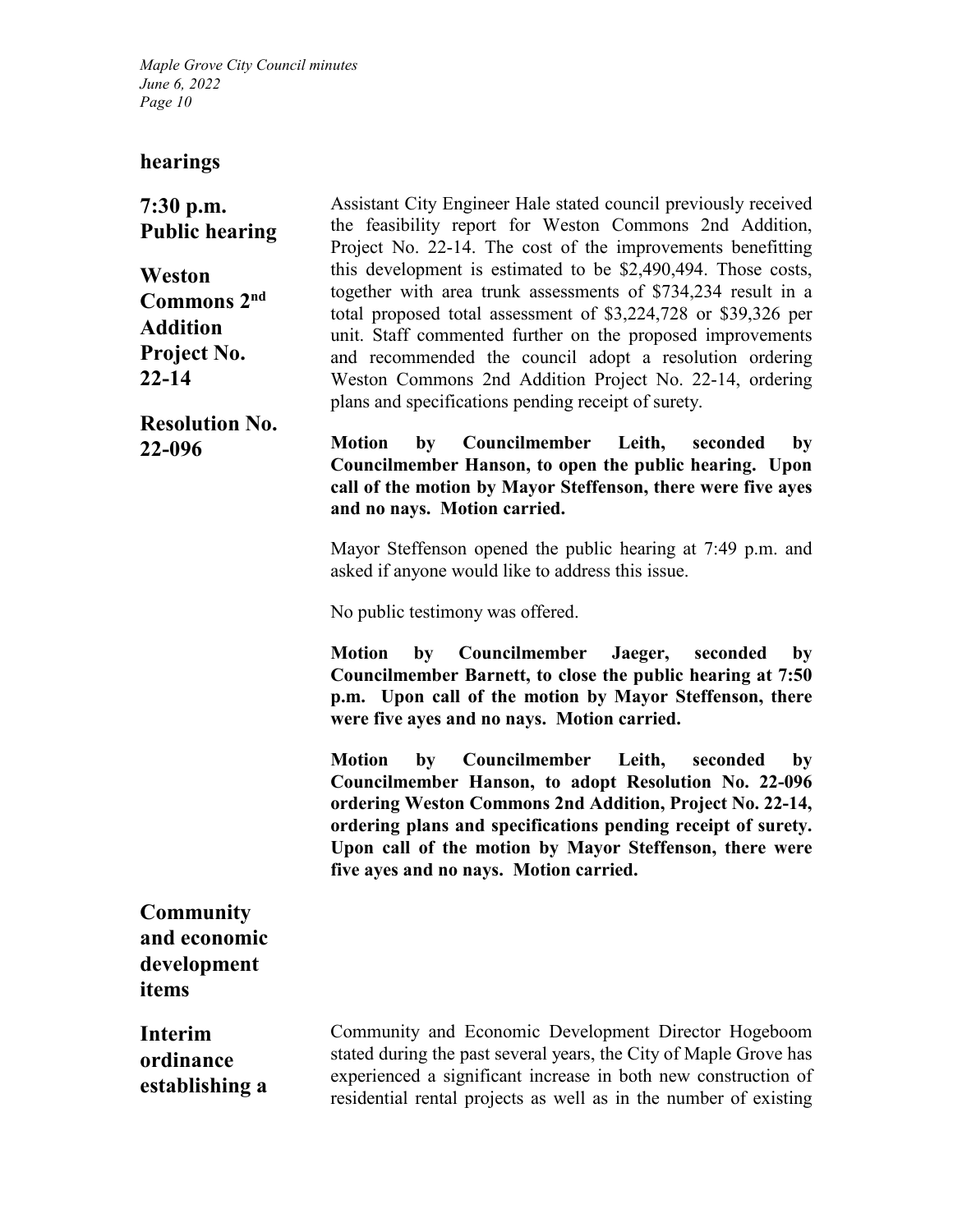**moratorium within the city on new rental license applications for singlefamily homes, townhomes, and other direct entry residences**

residences being converted into rental properties. This exponential rise in rental units has created an increased demand for licensing and inspections services that current staffing levels are not able to adequately accommodate. Additionally, entry level and move-up level homeownership opportunities within Maple Grove have become limited as a result of residential properties valued under \$400,000 being developed and purchased by rental entities. Throughout the moratorium period, the city will analyze rental inspections staffing methods, licensing fee structures, and other methods to help address the increase in rental housing. Further, staff will work to identify ways to promote affordable and attainable homeownership opportunities in Maple Grove.

Councilmember Hanson asked when this ordinance would become effective. Community and Economic Development Director Hogeboom reported the ordinance would become effective July 1, 2022.

Councilmember Jaeger stated she supported the proposed moratorium and believed now was the right time to step back and evaluate things.

Councilmember Barnett explained the council discussed this topic at the strategic planning session and at a worksession meeting. She indicated she supported the proposed moratorium.

**Motion by Councilmember Jaeger, seconded by Councilmember Hanson, to adopt Ordinance No. 22-09 approving the interim ordinance establishing a moratorium within the city on new rental license applications for singlefamily homes, townhomes, and other direct entry residences. Upon call of the motion by Mayor Steffenson, there were five ayes and no nays. Motion carried.**

**Motion by Councilmember Hanson, seconded by Councilmember Barnett, to adopt summary Ordinance No. 22-09 to reduce publication costs. Upon call of the motion by Mayor Steffenson, there were five ayes and no nays. Motion carried.**

Community and Economic Development Director Hogeboom updated the council regarding the following:

**upcoming community** 

**Report on** 

• The Planning Commission would meet next on Monday,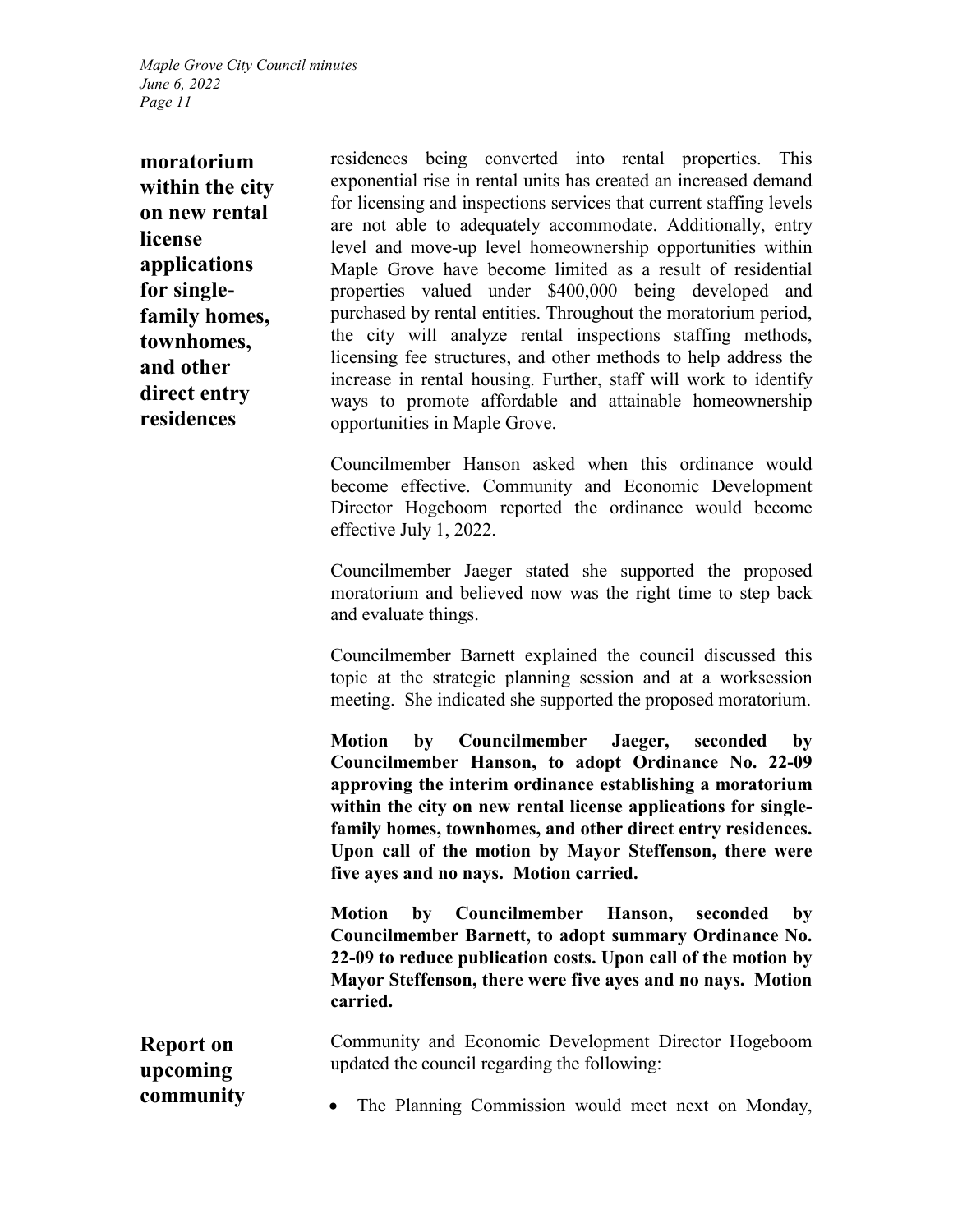| and economic<br>development<br>items                    | June 13 where the group would discuss the Tricare senior<br>affordable housing project, a multi-tenant dental/medical<br>office at The Grove, along with the Rush Hollow project.<br>The Hy-Vee convenience store at The Village at Arbor<br>$\bullet$                                            |
|---------------------------------------------------------|---------------------------------------------------------------------------------------------------------------------------------------------------------------------------------------------------------------------------------------------------------------------------------------------------|
|                                                         | Lakes may still go forward, but staff has yet to receive plans<br>for this project.                                                                                                                                                                                                               |
| <b>Engineering-</b><br>public works<br>items            |                                                                                                                                                                                                                                                                                                   |
| <b>Report on</b><br>upcoming                            | Director of Public Works/City Engineer Ashfeld updated the<br>council regarding the following:                                                                                                                                                                                                    |
| engineering                                             | Phase IV was now underway for the I-94 project.                                                                                                                                                                                                                                                   |
| items                                                   | Work on Main Street continues and Phase 1A was now<br>complete.                                                                                                                                                                                                                                   |
|                                                         | Chalkfest would be held on June 11 and 12 on Main Street.                                                                                                                                                                                                                                         |
|                                                         | The spring cleanup was a success last month at the public<br>works facility.                                                                                                                                                                                                                      |
| Administration<br>items                                 |                                                                                                                                                                                                                                                                                                   |
| <b>Report on</b><br>upcoming<br>administration<br>items | City Administrator Nelson explained that the council has her<br>Monday report if there are any questions. She reported the<br>Council would be holding a work session meeting on Monday,<br>June 20 at 5:30 p.m. She indicated the Maple Grove Days<br>parade would be held on Thursday, July 14. |
| Items added to<br>the agenda                            | Councilmember Jaeger commented on the event that was held<br>on Memorial Day at the Veterans Memorial in Central Park.                                                                                                                                                                            |
| Adjournment                                             | Councilmember<br><b>Motion</b><br>Jaeger,<br>by<br>seconded<br>by<br>Councilmember Hanson, to adjourn to the regular City<br>Council meeting on June 20, 2022 at 7:30 p.m. Upon call of<br>the motion by Mayor Steffenson, there were five ayes and no<br>nays. Motion carried.                   |

The meeting was adjourned at 8:11 p.m. by Mayor Steffenson.